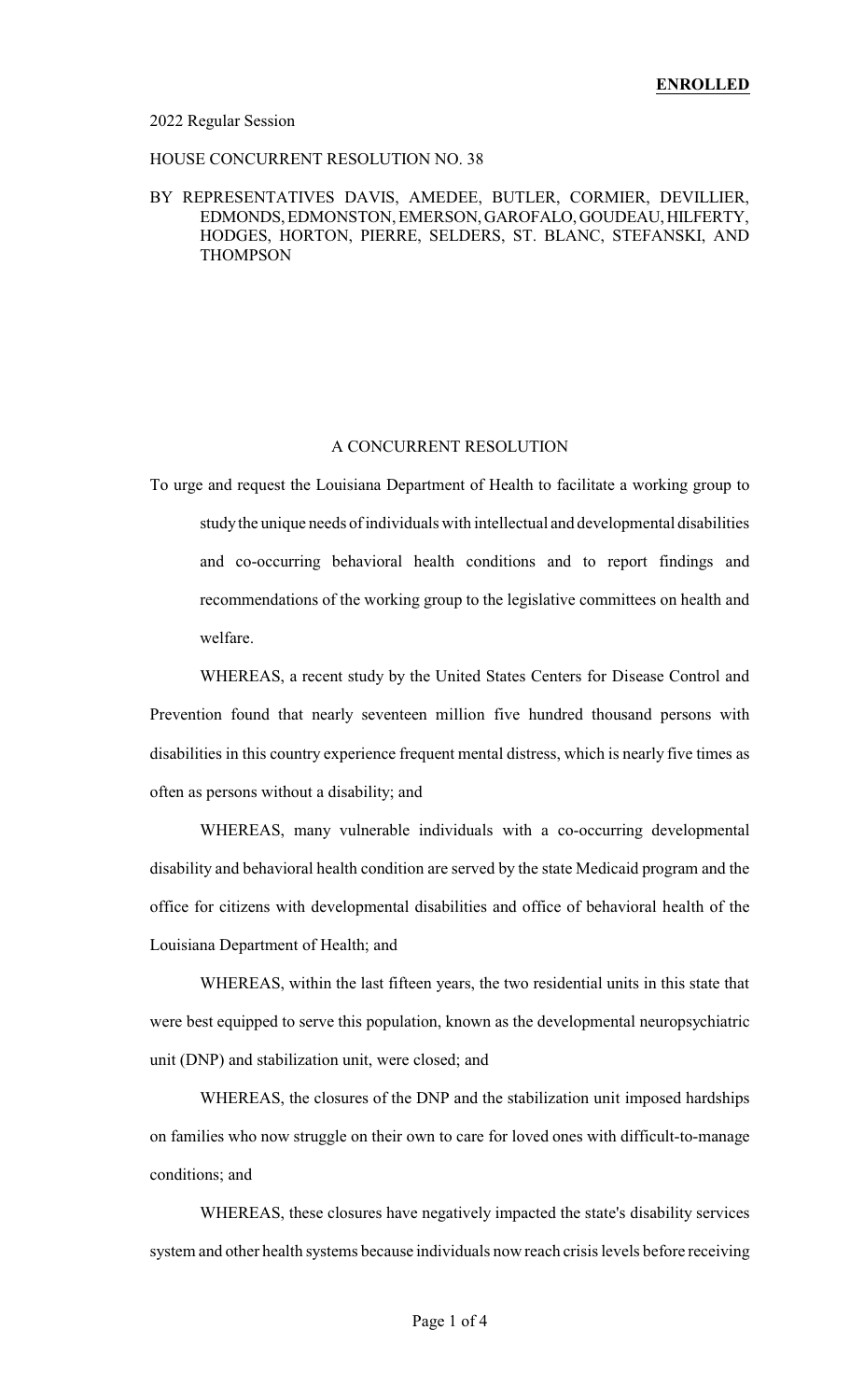treatment, which results in this state sometimes paying to send Medicaid enrollees out of state to receive needed care or admitting individuals into the state-run Pinecrest Supports and Services Center, where care for an institutionalized client costs over two hundred thousand dollars per year; and

WHEREAS, individuals with intellectual and developmental disabilities and co-occurring behavioral health conditions and the families of such persons need access across the continuum of care and benefit significantly from the following:

(1) Access to community-based mental health treatment, including intensive, evidence-based options.

(2) Crisis services including therapeutic respite.

(3) Residential or inpatient treatment when indicated; and

WHEREAS, due to the abundance of specialized expertise among staff in the office for citizens with developmental disabilities and office of behavioral health of the Louisiana Department of Health, this department is uniquely qualified to facilitate an effort to study means by which to improve services for individuals with intellectual and developmental disabilities and co-occurring behavioral health conditions.

THEREFORE, BE IT RESOLVED that the Legislature of Louisiana does hereby urge and request the Louisiana Department of Health to facilitate a working group to study the unique needs of individuals with intellectual and developmental disabilities and co-occurring behavioral health conditions and to develop a report of the group's findings and recommendations.

BE IT FURTHER RESOLVED that the working group shall be composed of the following members:

(1) The executive director of The Arc of Louisiana or his designee.

(2) Three parents of minor or adult children with disabilities appointed by the executive director of The Arc of Louisiana.

(3) A deputy assistant secretary with the office for citizens with developmental disabilities appointed by the assistant secretary of the office.

(4) The clinical director of the office for citizens with developmental disabilities or his designee.

(5) The medical director of the office of behavioral health or his designee.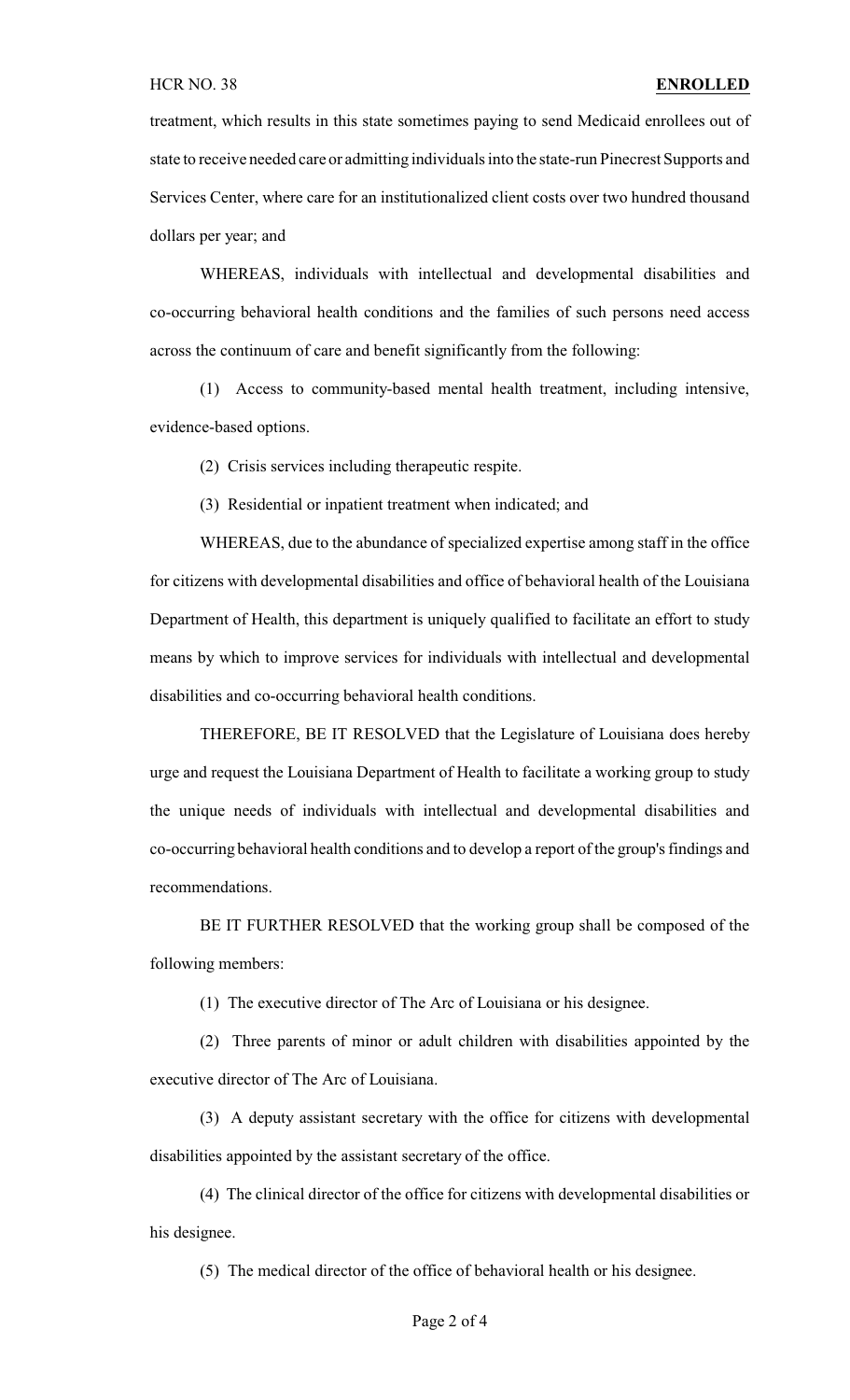(6) The chief executive officer of Magellan of Louisiana or his designee.

(7) Two representatives of Medicaid managed care organizations appointed by the Medicaid director of the Louisiana Department of Health.

(8) Three professionals with expertise in serving individuals with intellectual and developmental disabilities and co-occurring behavioral health conditions appointed by the secretary of the Louisiana Department of Health.

(9) A person who previously worked as a professional staff member at the developmental neuropsychiatric unit or stabilization unit appointed by the assistant secretary of the office for citizens with developmental disabilities.

(10) The executive director of the Governor's Office of Disability Affairs or his designee.

(11) The chief executive officer of Louisiana United Methodist Children and Family Services or his designee.

(12) The executive director of People First of Louisiana or his designee.

(13) The chief executive officer of Easterseals Louisiana or his designee.

BE IT FURTHER RESOLVED that the Louisiana Department of Health shall convene the first meeting of the working group no later than August 31, 2022.

BE IT FURTHER RESOLVED that in its deliberations, the working group shall consider all of the following:

(1) Potential sources of funding to reopen a developmental neuropsychiatric unit, a stabilization unit, or both types of units, as well as suitable locations for the unit or units.

(2) Psychiatric residential treatment facilities as options for serving the target population.

(3) Options for implementing community-based behavioral health services for the target population within existing systems and funding of such services through existing programs.

(4) Approaches for engaging all of Louisiana's Medicaid managed care organizations in delivering services for the target population.

(5) Means for ensuring all of the following:

(a) Appropriate levels of bed availability for both adults and adolescents.